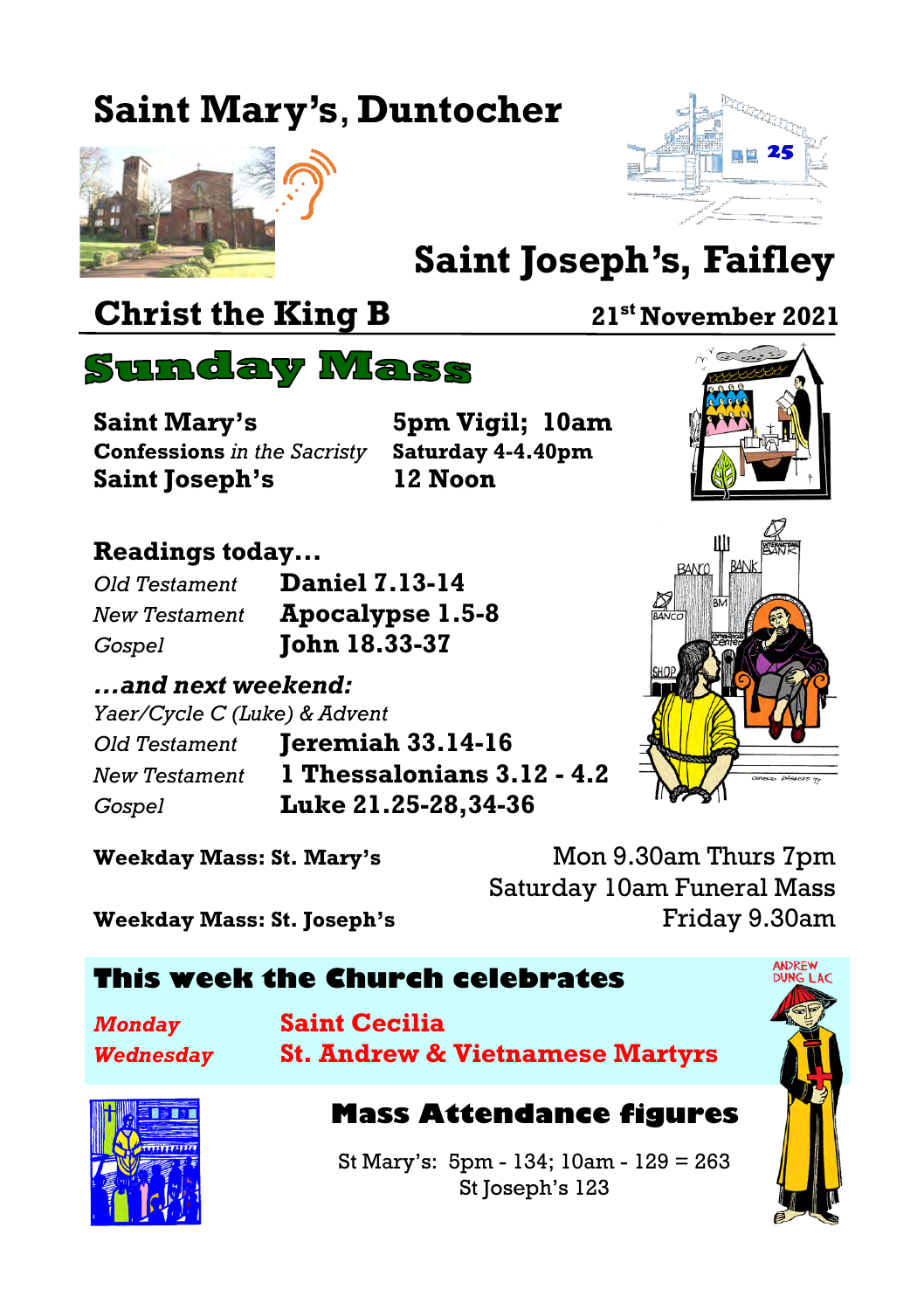#### **St. Joseph's Silver Jubilee Mass**

A sincere word of thanks to everyone who made last Sunday's Mass so prayerful and dignified. Thanks also to everyone who helped in the hall. It was a great day!

#### **Light up a Life**

Light up a life is a special event at the hospice which takes place next Sunday, 28<sup>th</sup> November at 6.30pm. **This year's Lighting up Service will be a virtual one, with the Service being live-streamed from the grounds of the hospice.** Each of the lights on the Christmas



tree will be sponsored in memory or in honour of a loved one. The tree remains lit until 6<sup>th</sup> January. Please consider supporting the hospice through the remembrance of loved ones at Christmas.

#### **Social Action Group project**



The social action group is looking for your assistance with a Refugee Welcome Pack for newcomers to Scotland. A box will be places in both churches on Sundays  $28<sup>th</sup>$  November,  $5<sup>th</sup>$  & 12<sup>th</sup> December. It would be helpful if a rucksack

or a bag was used to include the following items: toiletries, notepad or book; hat, gloves, scarf, a memento of Scotland, books for different ages and a simple letter to say Welcome. It will not be possible to receive donations during the week.

#### **Glasgow Churches Together**

with St Peter's Partick and the Local Church Community, invite you to join them for The Vigil of Saint Andrew at 7pm on Monday 29<sup>th</sup> November in the Church. Refreshments in the hall; there may even be a little session with dancing! Stand Together in Celebration of Scotland's National Saint.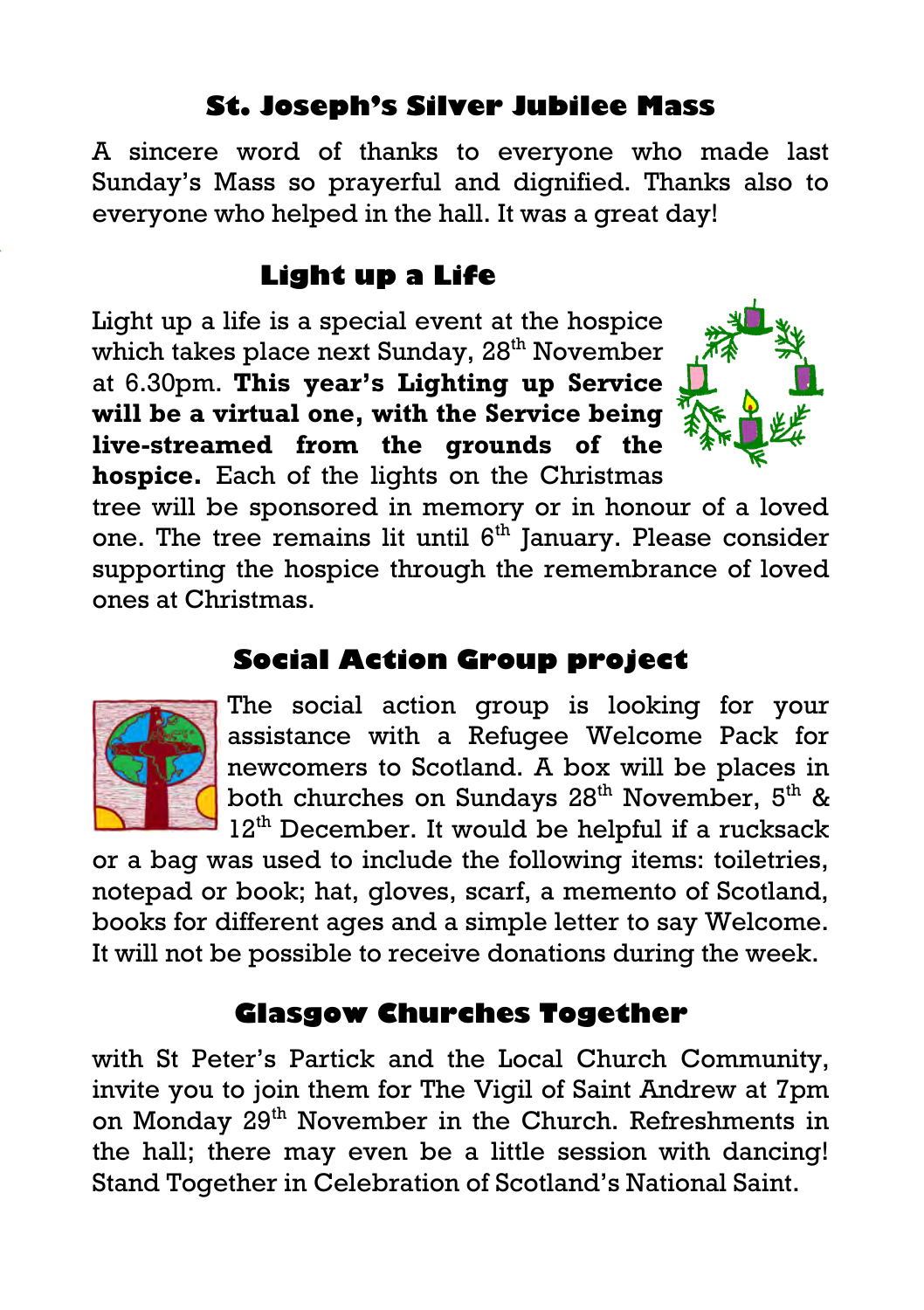#### **Thank You**

**for your ongoing support…**

**Please think of payment through a bank.**



We need you to tell us what to do with donations & intentions posted through the door.

#### **£ The Bottom Line £**

| Thank you for your generosity |                 |                            |    |              |  |  |  |
|-------------------------------|-----------------|----------------------------|----|--------------|--|--|--|
| <b>St Mary</b>                | <b>Gift Aid</b> | <b>Collection Donation</b> |    | <b>Total</b> |  |  |  |
| <b>1st</b>                    | £O              | £751                       | £O | £751         |  |  |  |
| November Banked <sup>®</sup>  |                 | Only appears monthly       |    | £0           |  |  |  |
| $2nd*$                        | £O              | £517                       | £O | £517         |  |  |  |
| <b>November</b>               | <b>Banked</b>   | Only appears monthly       |    | £O           |  |  |  |
| <b>St Joseph</b>              | £0              | £591                       | £0 | £591         |  |  |  |
| November Banked <sup>®</sup>  |                 | Only appears monthly       |    | £O           |  |  |  |

*To support us and reduce cash handling by our volunteers, you can pay through your bank to:* Royal Bank of Scotland Sort Code for all …. 831710 **St Mary's Parish .................** Account 00253583 **St Mary's Building Fund .....** Account 00254571 **St Joseph's Parish ...............** Account 00253591

#### **Second Collections**

Today: Parish\* Next Weekend: Catholic Education 12<sup>th</sup> December Pastoral Care Trust 19<sup>th</sup> December Christmas Quarterly

#### **If you want to keep your church & hall open**

- $\triangledown$  There are rows at the back of the church for those who prefer more space
- $\overline{\mathbb{Y}}$  By law, we need your name and a phone number.
- $\overline{\mathcal{A}}$  Facemasks must be worn in Church and mainly in hall.
- $\Sigma$  No Holy Water, Sign of peace, Chalice, Confessionals
- $\Pi$  Please stay safe, cautious and charitable……If you don't feel well, *for whatever reason or suspicion*, please don't come to anything in your church or hall.
- $\overline{\mathbb{Y}}$  Keep yourself safe and aim to keep others safe as well.
- $\overline{\mathcal{A}}$  Being double jagged doesn't mean we can't fall ill or make others ill.
- $\triangledown$  Please be sensible, charitable and responsible. Thanks!